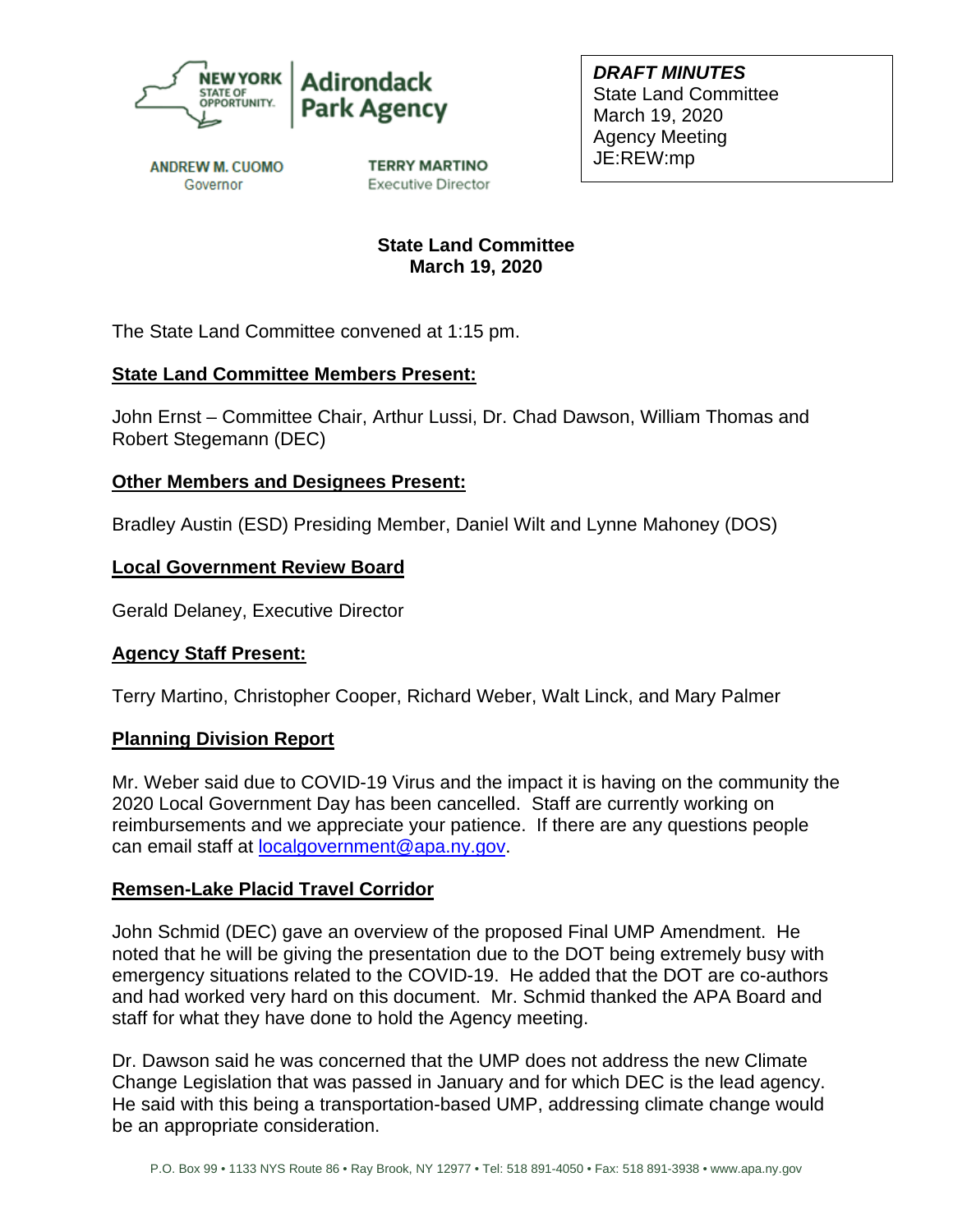State Land Committee Draft Minutes March 19, 2020 Page 2

Mr. Schmid said it was addressed in the response to comments. Most of the comments that addressed climate change were concerned about snowmobile usage. He added that climate change was considered in the UMP. Mr. Schmid said it is hard to predict how much more snowmobile usage there will be in relation to existing usage. With the increase of non-motorized uses, and a potential decrease of train usage, the impact of Climate Change will be very hard to quantify. Staff will have to address this as the plan is implemented and changes in usage occur.

Mr. Ernst suggested organizing the Climate Change elements in the UMP and saying that we do not have all the answers yet. Staff should commit to looking at the effects of management on Climate Change and that usage will be monitored.

Mr. Lussi said there was a lengthy conversion about the use of the rail in the response to public comment. He said there could be an annual review showing what types of usage increases occurred and the impacts they had.

Mr. Delaney said Dr. Dawson brings up a valid point. He said approximately 33% of carbon release is in transportation and we need to find a way to address it.

Mr. Schmid asked if climate change considerations should be expected in all UMPs. Mr. Ernst answered affirmatively, adding that this is something the government is committed to. Mr. Schmid said he would take these suggestions back to the planning team to look into further.

Mr. Weber noted that this is the first reading for compliance with the State Land Master Plan. The comment period will run from March 20<sup>th</sup> through April 20<sup>th</sup>, 2020. Comments may be sent by mail addressed to Richard Weber at the Agency, or by email to [SLMP\\_Comments@apa.ny.gov.](mailto:SLMP_Comments@apa.ny.gov) This information will also be available on the Agency's website. The intent is to bring the final UMP back to the May Board meeting for action.

Mr. Weber said staff are asking the Board for authorization to proceed to Public Comment on conformance with the State Land Master Plan.

By motion of Mr. Ernst, seconded by Mr. Thomas, proceeding to public comment was unanimously approved.

### **Adirondack Visitor Use Management**

Karyn Richards (DEC) and Richard Weber gave an update on the Visitor Use Management guidelines.

There were no questions.